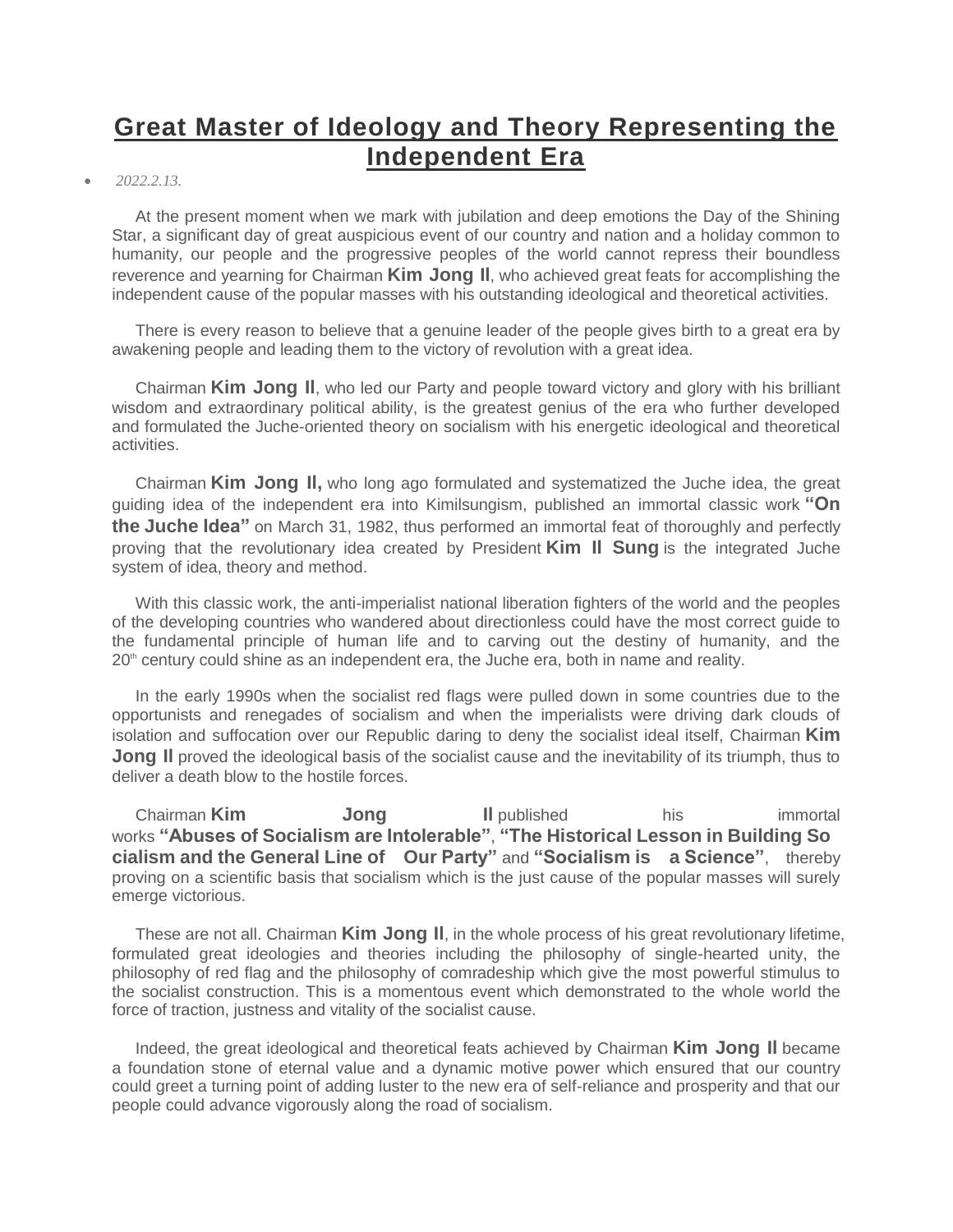Everlasting is the history of the Sun.

We will further display the political and ideological might of our socialist country which stands in dignity by independence and is strong and steady with the great idea, under the wise leadership of respected Comrade **Kim Jong Un**, who inherits as it is the revolutionary idea of Chairman **Kim Jong II** and translates his patriotic desire for building a powerful country into a brilliant reality on this land.

# **[The Supreme Incarnation of the Lofty Sense of Moral](javascript:;)  [Obligation](javascript:;)**

*2022.2.13.*

The immortal history of the external revolutionary leadership of the great Comrade **Kim Jong Il** is inscribed with an emotional picture of warming the hearts of all people by his revolutionary faith and noble sense of moral obligation.

During his visit to the Russian Federation in August, 2001, the great Comrade **Kim Jong Il** paid his respects to the Lenin Mausoleum for the first time as the top Head of State after collapse of the Soviet Union.

Red Square in Moscow was in an atmosphere of indescribable solemnity.

Stepping on the pavement shining in the midsummer light, the great Comrade **Kim Jong Il** approached the Lenin Mausoleum and paid a high tribute to him after adjusting the ribbon hanging from the wreath put down by the Russian guards of honor.

The visit to the Lenin Mausoleum by the great General on the day served as a solemn declaration of the history that socialism has never been collapsed and that the achievements of Lenin would also remain forever in the hearts of the world people.

One of the Russian newspapers emphasized that August 4 when Comrade **Kim Jong Il** paid his respects to the Lenin Mausoleum can be seen as the day when the world realized once again that there is nobody except for Comrade **Kim Jong Il** of the DPRK who is the most ardent communist and the great leader of the world socialist movement. It continued to say that the day was the one of finding a savior of the Lenin Mausoleum which has been disgraced by all the reactionaries of the history and that the day marked an event of firming up confidence that the socialist movement would surely emerge victorious only when it follows the leader like Comrade **Kim Jong Il**.

Many newspapers and broadcasts of the world also bannered the event of that day saying that the leader of the socialist cause of the 21<sup>st</sup> century paid tribute to the pioneer of the socialist cause of the 20<sup>th</sup> century, "**Kim Jong II** fervor" blown in Red Square swept the planet.

The great Comrade **Kim Jong Il** is indeed a genuine revolutionary and the supreme incarnation of the noble sense of moral obligation who held in high esteem the great Comrade **Kim Il Sung** as the eternal sun, and properly appreciated and firmly safeguarded the exploits of the leaders of the world working class as well.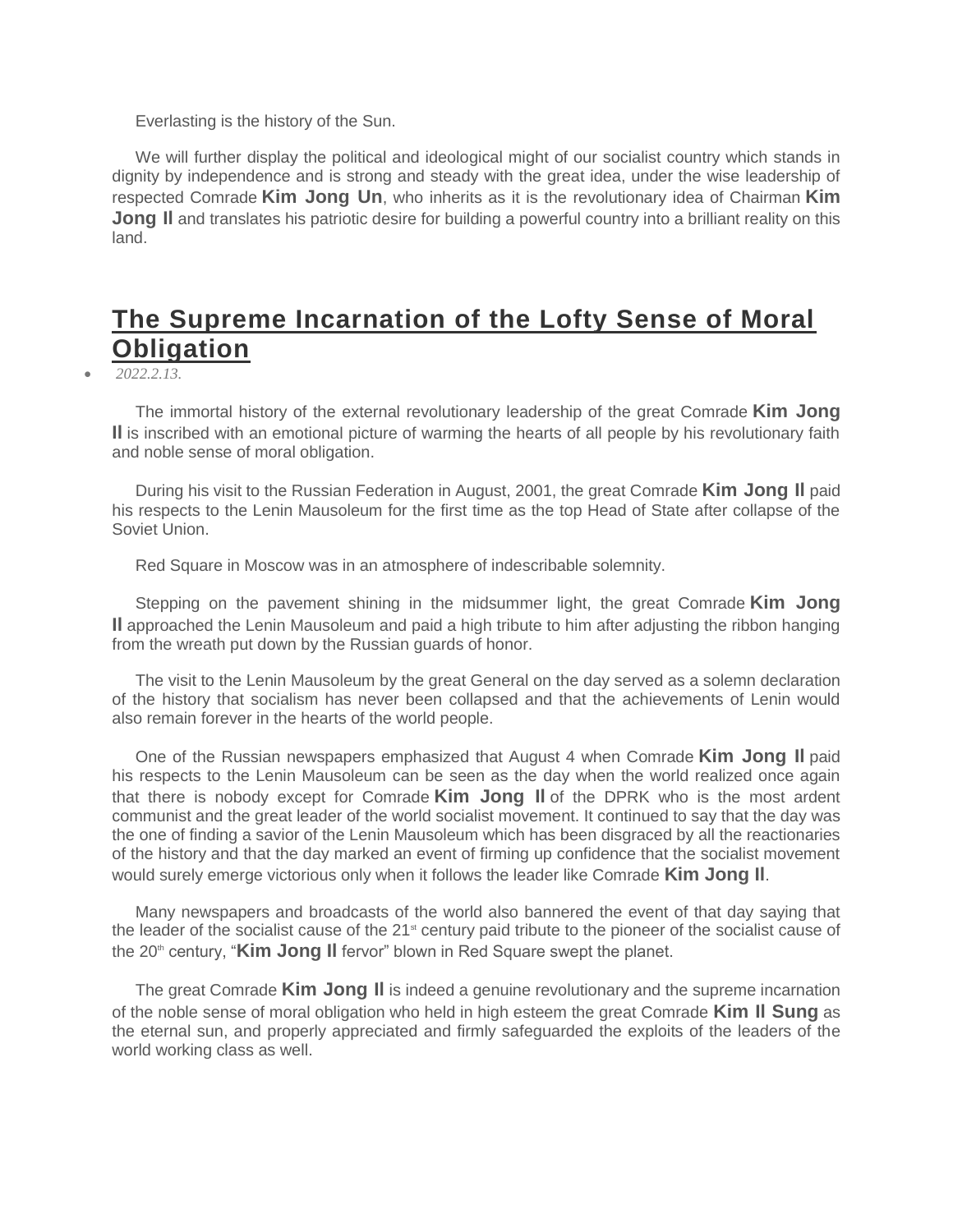# **[Story of Love Told with New Year's Days](javascript:;)**

*2022.2.1.*

Lunar New Year's Days are celebrated big in many countries as folk festivals since they bring us recollection of the past one year together with new hopes for the coming year.

Whenever lunar New Year's Day comes, it is a common practice for everyone to enjoy the holiday with their families, full of optimism and joy. On the contrary, sadness of having lost parents wells up on this day for the children without parents.

But there is no discrimination between children with parents and children without them among the children celebrating the lunar New Year's Day on this land.

Hereunder is an emotional story told with the lunar New Year's Day.

10 years ago, respected Marshal **Kim Jong Un**, who visited Mangyongdae Revolutionary School on the lunar New Year's Day, warmly said that he found himself here to meet the parentless children who would weep missing the great General **Kim Jong Il**, and that he would celebrate the holiday together with them, becoming their parents.

Respected Marshal **Kim Jong Un** visited the school, even putting off his rest of the New Year's Day, to remove the shadow in the clear eyes of the parentless children who were yearning for the great General **Kim Jong Il**. Looking up to him, children of the school could see image of the great General who had visited the school in the New Year 1997 being exposed to large flakes of snow.

The look of the children throwing themselves into the bosom of respected Comrade **Kim Jong Un** was just like being embraced into their long-awaited father.

Story of love told with New Year's Day is also imprinted in the morning of the New Year 2015.

On this day, respected Comrade **Kim Jong Un** visited the Pyongyang Baby Home and Children's Home. He warmly said he would enjoy the New Year's Day together with the children, saying that he was so much eager to see children yearning for affection once he had wished all the children of the country brighter future in his New Year Address.

Not only our people but the whole world could hardly refrain from expressing high praise looking at the emotional look of the children who competed with each other to be embraced by him saying they looked forward to seeing him and saying proudly that a new palatial house built by Marshal **Kim Jong Un** is indeed to their liking.

"Not adults but innocent children are shedding unaffected tears following so faithfully their leader. These tears enable us to envision the future of Korea. DPRK is really the world for children. We truly saw the acme of love for the coming generation."

# **[A Wonderland of Love Where the Future of Talent](javascript:;)  [Flowers](javascript:;)**

*2022.1.27.*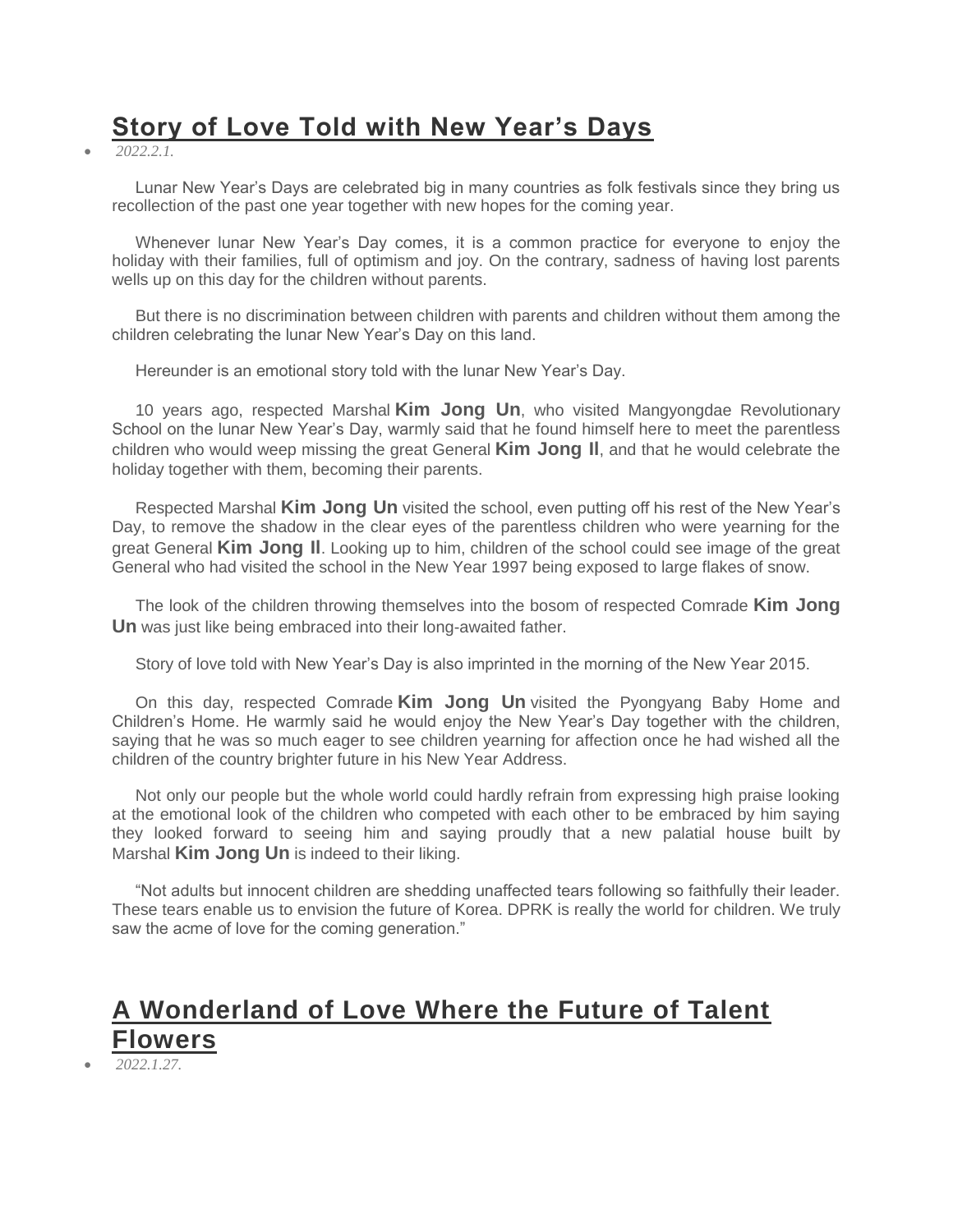Today, various and comprehensive preschool education such as calligraphy, fast reading, paduk(*go*) and vocal music is on a high tide in our country, in order to find and grow talents according to tastes and aptitudes of the children.

Great efforts are devoted to the development of intellectual faculties of the children and to their early education in many kindergartens across the country such as Changgwang Kindergarten, Kyongsang Kindergarten, and Taedongmun Kindergarten, bringing up a great number of world-class musical prodigies and little young talents gifted with distinguished abilities.

There is one noteworthy thing here.

It is that the preschool education is not provided to specific kindergartens only, but it is provided in various ways to all the kindergartens of the country in the urban and rural areas and in the mountainous and plain areas, suited to the regional characteristics without any difference between the central and local areas.

True to the noble will of the respected Comrade General Secretary to open up the future of the prosperous and powerful country by developing our education into the most advanced and ideal one to which we can reliably entrust the future of the country, all the kindergartens of the country are competing with each other to grow up prodigies by applying systematic selection and proper education methods in due consideration of the talents and aptitudes of the preschool children.

Whichever kindergarten you may go, you can hear sound of musical prodigies singing songs and playing musical instruments reverberating from the sunlit windows. You can also find talents who are possessed with excellent calligraphic and fine art skills as well as young little graders of Takwondo and paduk which are permeated with the spirits of the nation.

Superb aptitude does not immediately develop into talent.

From the olden times, a flower tended by a gardener is more beautiful. Likewise, our children are fulfilling their dreams and hopes to their hearts' content under the grateful socialist system and excellent educational environment that find good aptitude in time and show tender loving care to it, lest its buds fade away.

This is the reality of this land, a wonderland of love where the world-shaking talents of the children are flowering.

### **[Dreams and Hopes Guaranteed by State Policy](javascript:;)**

*2022.1.27.*

The latest 4<sup>th</sup> Plenary Meeting of the 8<sup>th</sup> Central Committee of the Workers' Party of Korea (WPK) successfully reviewed the start of the great change and advance in the socialist construction. The policy of love for the coming generation adopted at the Meeting has touched the hearts of all people of the country, drawing worldwide attention.

Special measures for the coming generation are continuously taken at every important meeting which discusses the political affairs of the Party and the state in our country. Yet an important measure was again taken at the Meeting to provide, at the state's expense, all the students across the country with new-style, high-quality school uniforms and bags.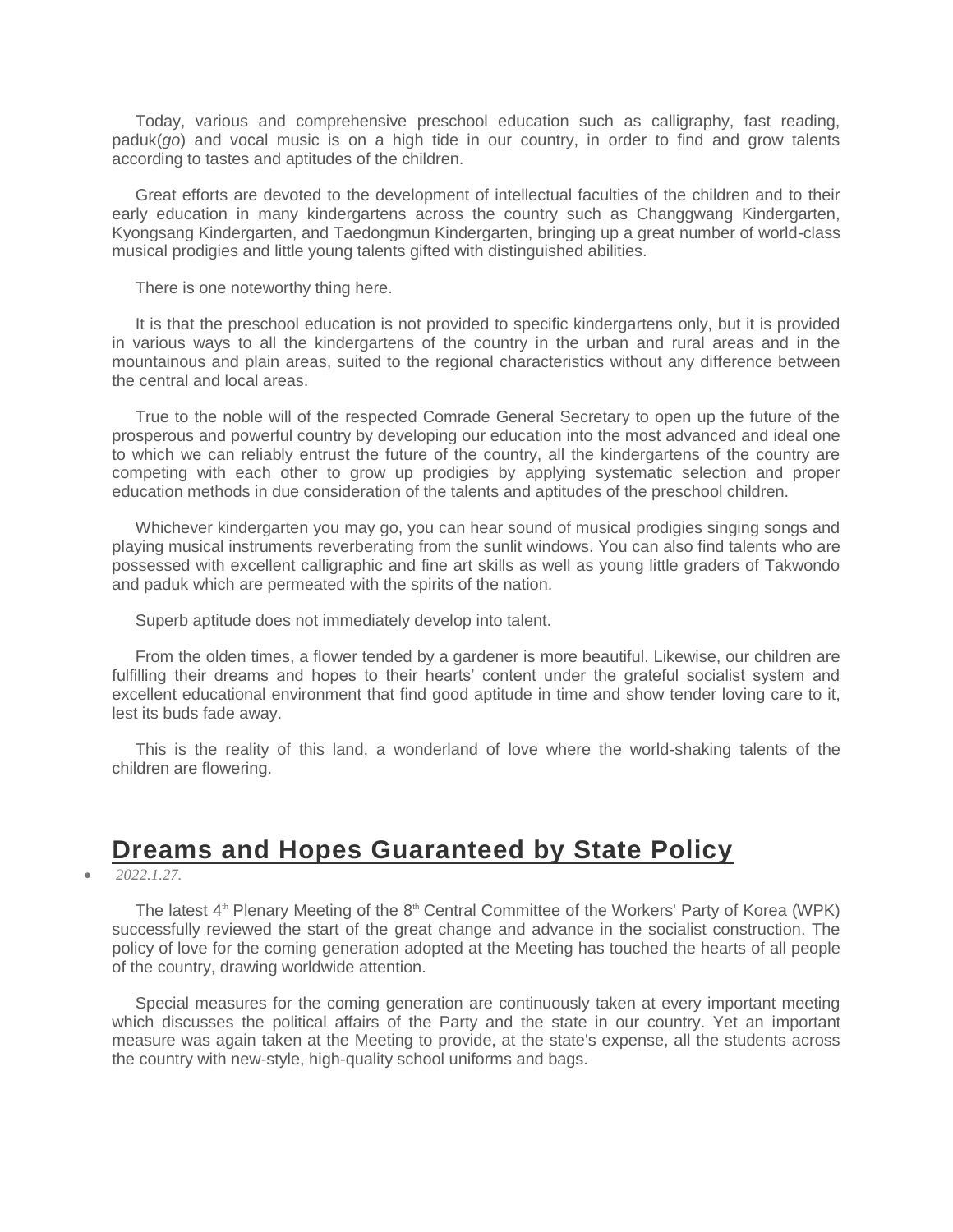Such world-surprising reality is inconceivable apart from the love of General Secretary **Kim Jong Un** who has made the supply of new school uniforms a policy, saying that it should be a must, not affected by the financial availability.

It is reportedly estimated that in the world, more than 1.2 billion children are forced into miserable life because of the armed conflicts and poverty, 123 million children are deprived of the right to learning, 1 out of 10 children is forced into child labor, and 1 billion children are suffering from violence and maltreatment…

As these statistics illustrate, those children are fated to find themselves on the battlefields in militant uniforms rather than go to school in school uniforms, and to leave their beloved homeland and wander around carrying refugee packages instead of schoolbags in their prime time of learning.

These are the miserable scenes of the children – a commonplace in any part of the present world.

By contrast, in socialist Korea, the state makes the children's precious dreams come true under its responsibility, taking the place of the tens of millions of parents.

On this land, all the children are bringing their beautiful dreams into blossom by carrying our lovely schoolbags and using stationery with brand names like "Sonamu" (pine tree), "Mindulle" (dandelion), "Haebaragi" (sunflower) and "Durumi" (crane), thanks to the warm love of the great father who takes whatever burdens and pains for the coming generation even in the face of global health crisis.

Our country is globally envied and lauded as a paradise for children where the precious dreams and hopes of the coming generation are fully guaranteed by the eternal state policy under the endless and benevolent love of our dear father.

### **[Mysterious Secret, Excellent Fruition](javascript:;)**

*2022.1.19.*

People would not believe that 8-year-old school children do sums on addition and subtraction of three- or four-digit numbers which are displayed at 1-second intervals in the twinkling of an eye while singing, dancing and writing a composition at the same time.

It would be more surprising if you heard that children could do sums on addition and subtraction of double-digit numbers read by teachers and hear common chords in a flash while explaining about the robot of their own making in Chinese, English and Russian all at the same time.

Even those who saw with their own eyes the surprising calculation of the children at Segori Primary School under the Pyongyang Teacher Training College find it difficult to readily believe their skills.

Asked about the secret of such surprising skills, the teachers proudly answer that they are the fruition of the 12-year free and compulsory education system and the unique policy of giving priority to primary and secondary education that became to be effectuated by respected Comrade **Kim Jong Un**.

Respected Comrade **Kim Jong Un** said that like a firm-rooted tree can bear good fruits, for good talents to be made, it is necessary to intensify primary and secondary education which give basic education, and to invent and introduce new methods of our own style for developing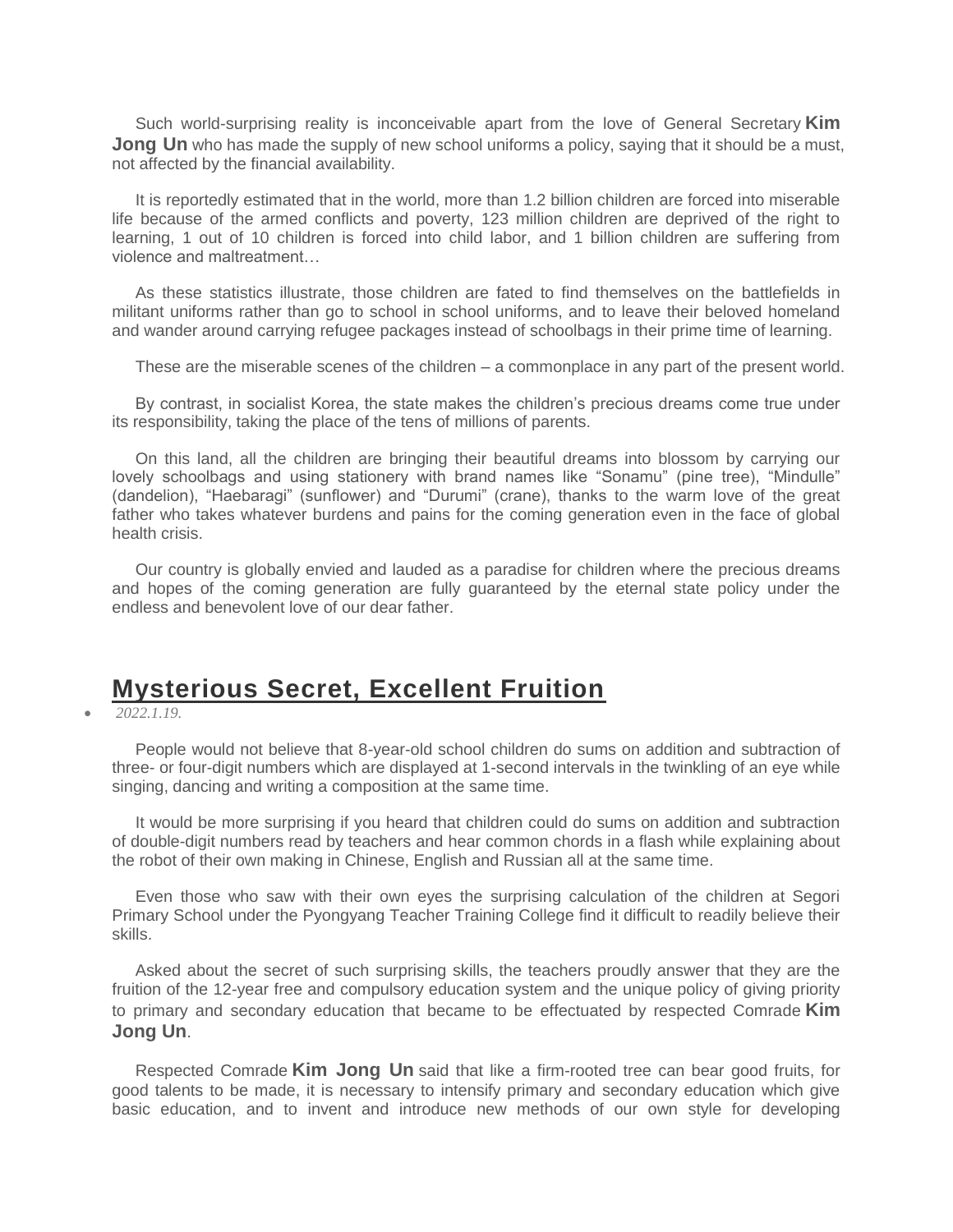intellectual faculties of children which can be applied in the days of kindergartens and primary schools when the human brain is developed on the most active basis.

He also clarified in detail the orientation and methods for developing the future-oriented education in conformity with the reality of rapid increase in the amount of information and knowledge as well as the global trend of attaching importance to sustainable development of education and capacitybuilding education.

The experts of Pyongyang Teacher Training College came to pay attention to abacus in the course of deepening their study true to the teachings of respected Comrade **Kim Jong Un**.

Abacus, one of the handicraft calculation tools had been widely used in our country and other Asian countries for a long time before it disappeared with the advent of electrical calculator and computer.

The experts brought their attention to the fact that the abacus is highly effective in developing right hemisphere of the children's brain. With this point in mind, they invented the method of developing intellectual faculties of children through the abacus game and proved its advantage after introducing them to the students and children of the schools and kindergartens under the Pyongyang Teacher Training College.

If abacus education is given, it will help create a faculty in the brains which can imagine the abacus board and the up and down movement of abacus balls thanks to combination of repeated movement of two hands and the calculating process of the four rules of arithmetic.

If such a faculty is further strengthened, children can be possessed of high capacity to process information which can receive, preserve and reproduce a lot of information in a short time.

Drawing on the mysterious secret found in the simple calculation tool, the experts created one after another dozens of advanced methods of our own style for developing intellectual facilities such as the virtual reality technology, the augmented reality technology and the robot education technology so as to generalize them throughout the country. Such an effort bears excellent fruits.

Like this, thanks to the extraordinary and energetic leadership of respected Comrade **Kim Jong Un**, our Juche-oriented education continues to make a rapid progress as required by the new century. This itself provides a sure guarantee for the bright future of our country.

### **[The Most Important Policy of Our Republic](javascript:;)**

*2022.1.17.*

At the  $4<sup>th</sup>$  Plenary Meeting of the  $8<sup>th</sup>$  Central Committee of the Workers' Party of Korea where the direction of the works of the Party and the state in 2022 is discussed and decided, respected Comrade **Kim Jong Un** said that the Party and the state remain unchanged in their policy to supply all the schoolchildren in the country with school uniforms and stationery at state's expense. And he set forth a task for supplying every schoolchild with high-quality uniforms and new-style bags, and saw to it that the Party Central Committee took an important measure for its implementation.

Such a decision could only be made by respected Comrade **Kim Jong Un**, who set it as the eternal policy of our Republic to make it unconditional as the first priority if it is for the good of the coming generation, and continues to carve his great statesmanship of love for posterity.